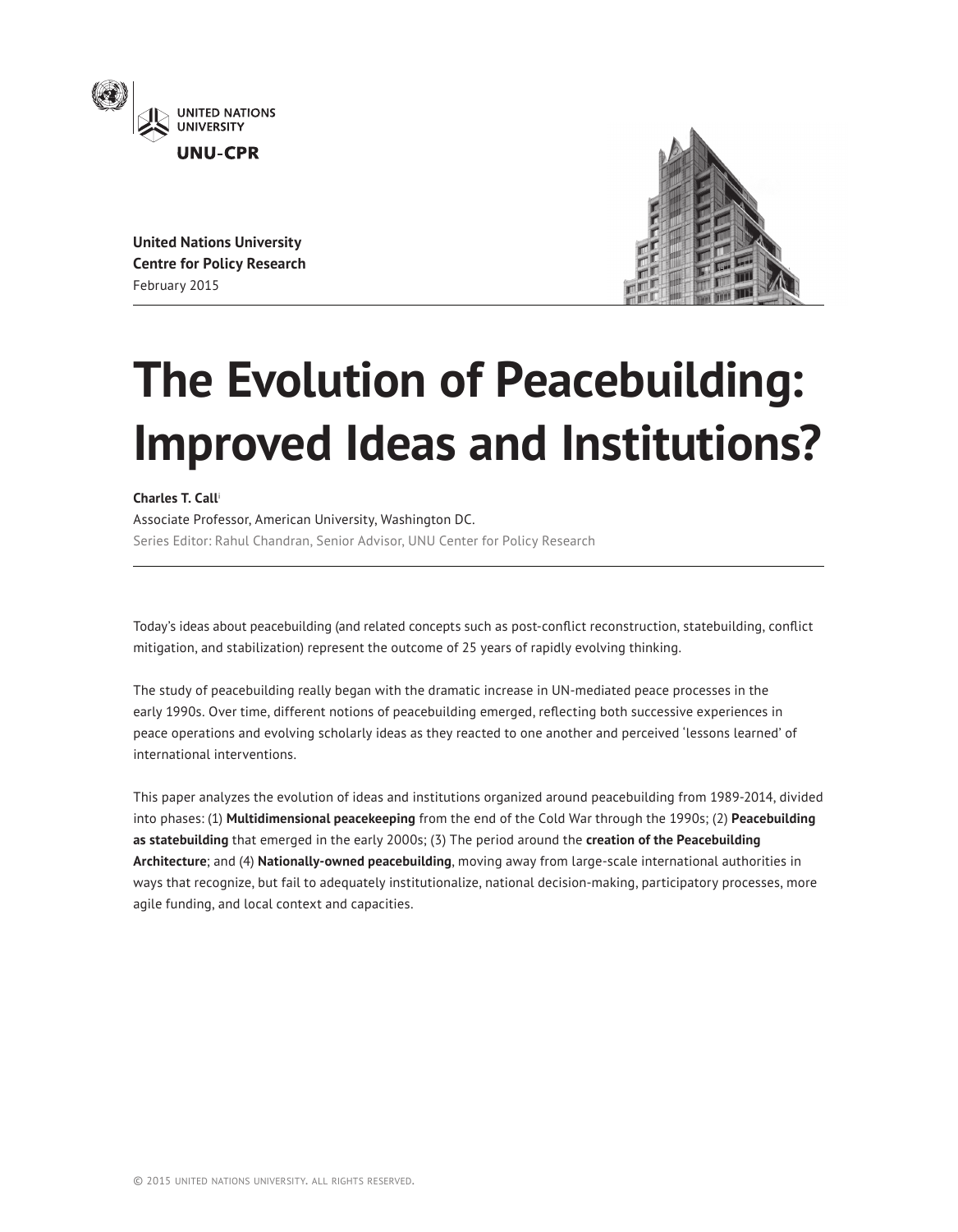## **I. 1989-99: Peacebuilding as Multidimensional peacekeeping**

In the early 1990s, several long-running civil wars were settled peacefully through international facilitation or mediation, including in Namibia, Nicaragua, El Salvador, Cambodia, Mozambique and Guatemala. As a result, models for 'peacemaking' rose to prominence. However, mediation-focused approaches showed their limits in the face of frustrating failures of negotiated settlements in Angola, Rwanda, and the former Yugoslavia. In each of these cases, international actors invested significant time and resources in achieving an accord, only to see spoilers undermine them with a return to horrific violence.<sup>ii</sup>

In response, the international community began to look at 'peace implementation' and how to manage determined spoilers. Attention was paid to international monitoring and verification of peace agreements, focusing on how to garner the international political will, capacities and knowledge for more effective implementation.

Practice – rather than theory – drove the broadening of the peacebuilding concept. Within the UN Secretariat, peacebuilding activities largely fell under the term "multi-dimensional peacekeeping," with civilian requirements expanding rapidly to include monitoring and advising peacekeeping with civilian requirements expanding rapidly to include monitoring and advising on political, human rights, civil affairs, electoral, disarmament and demobilization, humanitarian assistance and policing tasks.

Within development ministries and UN agencies, the practice of peacebuilding evolved in a slightly different manner. Peacebuilding was a term used in policy and project documents, but largely detached from any theory of change. Development agencies tended to presume that all development work in fragile countries constituted peacebuilding, and adaptation of activities to a conflict-focus was slow.

#### **II. 1999-2005: Peacebuilding as Statebuilding**

Beginning in 1999, the state assumed a more salient role in the theory and practice of peacebuilding, derived mainly from two major UN operations. In 1999, the UN assumed unprecedented executive authority in Kosovo and East Timor. It became the de facto state, revealing a need for new international civilian capacity to administer state functions during transitional periods. These experiences opened a debate that was hastened by the US-led war in Afghanistan from 2001 and the US invasion and occupation of Iraq in 2003-04.

In policy circles, UN officials and Western donors began discussing the need for the institutionalization of enhanced civilian capacity. Indeed, at the beginning of the new millennium, it seemed plausible that the UN, regional organizations or ad hoc Western coalitions might directly administer an increasing number of foreign territories in the future.<sup>iii</sup> An array of scholars called for a heavier international hand in post-war peace operations.<sup>iv</sup>

One variant that emerged was a partial, rather than total, takeover of certain state functions. Seeing de facto trusteeships as a reality of contemporary international politics, Krasner argued for "shared sovereignty", which would "involve the engagement of external actors in some of the domestic authority structures of the target state for an indefinite period."<sup>v</sup>

In contrast, others advocated a state-centric approach but eschewed a lead executive role for international institutions. Along with other statebuilding advocates, Ghani and Lockhart argued strongly for national state institutions and the state-led delivery of services as the bedrock for sustained peace and state legitimacy. Criticizing the tendency of international donors to bypass the state, they argued that international aid delivered without the state undermined state legitimacy rather than strengthening it.

Parallel research by economists highlighted the need for post-conflict states to have the capacity to raise and spend state revenues, to regulate natural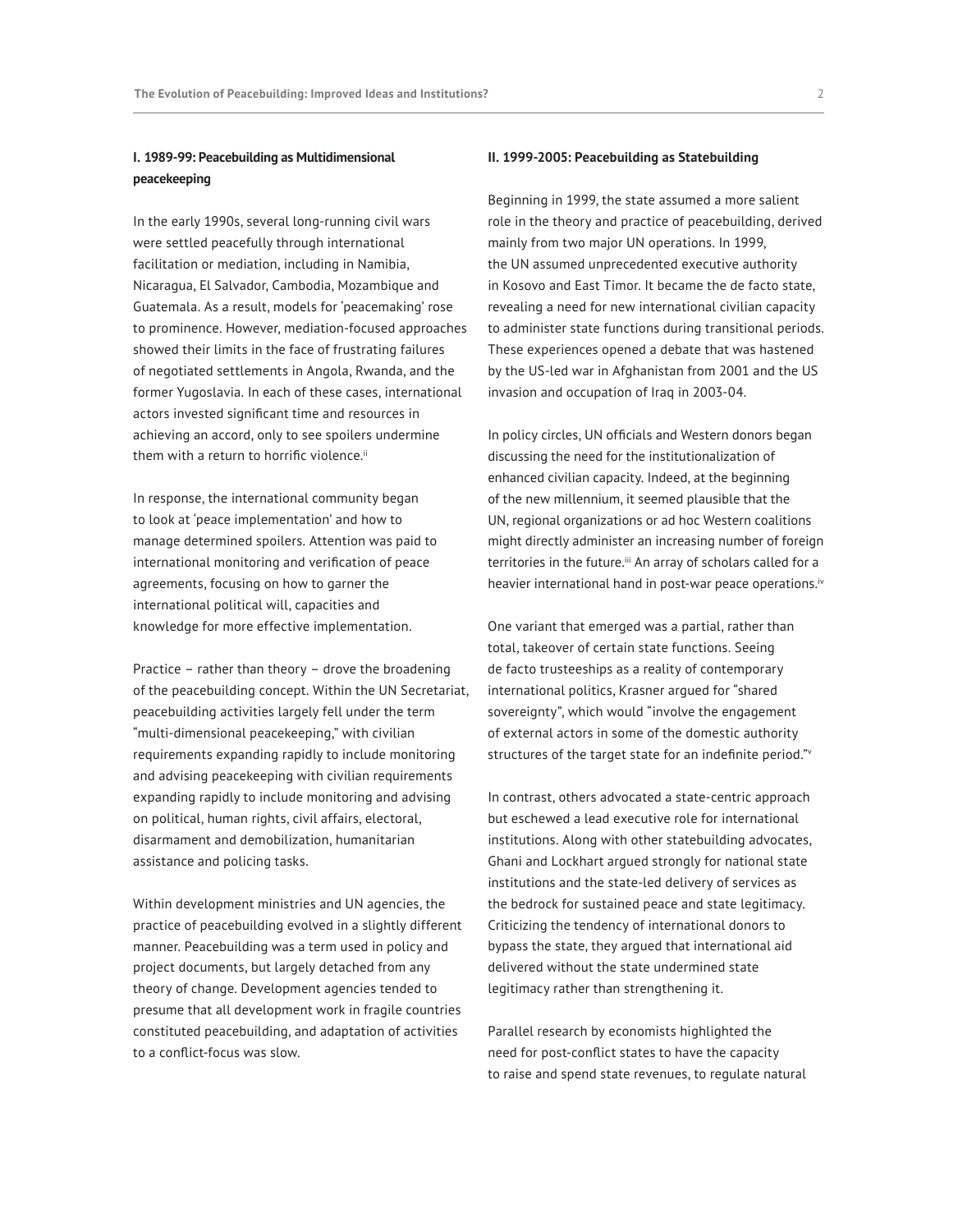resources and to curb predatory behavior. In the early 2000s, researchers began calling attention to the role of poverty and natural resources.<sup>vi</sup> Other scholars combined these explanations with political factors such as forms and patterns of governance, state institutional capacity, and power-driven irrational leaders.<sup>vii</sup> Quantitative research also generated knowledge about the risk of conflict relapse and demonstrated that successful peacebuilding is enormously important for preventing wars around the globe.

This expansive theoretical framework was mirrored by a more ambitious role for international actors, and the expansion of national bureaucracies thereafter. The UK created a joint Defence-Development-Diplomatic Post-Conflict Unit (later "Stabilisation Unit") in 2004, while the US, Canada, and other states created similar offices in the early 2000s. Each of these governments also created specialized funds for conflict prevention or response. Unfortunately, these offices generally lacked the authority to coordinate or hold other government agencies accountable for more coordinated service delivery.

Various development organizations and ministries also enhanced their focus on armed conflict, creating offices dedicated to crisis or conflict issues. In 1997, the World Bank's board endorsed a policy on postconflict countries and created a Post-Conflict Unit. In 2001, UNDP created its Bureau of Crisis Prevention and Recovery, drawing new resources and attention to postconflict situations.

At the United Nations Secretariat, four early innovations emerged to accommodate new statebuilding practices. First, peacekeeping mandates were broadened with new tasks, such as the extension of state authority, security and justice sector reform, national dialogue, natural resource administration, or electoral assistance. Second, there was a small enhancement of civilian capacities to match these new tasks, and several peace and development advisors were deployed to support UN Country Teams' conflict mitigation activities in non-mission contexts. However, with the exception of

formed police units, these changes were incremental rather than transformative. Third, the Security Council began to authorize a growing number of field-based political missions without a military component. Consequently, the UN Department of Political Affairs (DPA) began to manage an increasing number of missions without any increase in its backstopping capacity. Fourth, integrated mission planning was developed to try to bring the agencies and funds, including the World Bank, into pre-mission planning for peace operations.

Finally, Member States created the Peacebuilding Architecture (PBA) at the 2005 World Summit, with the establishment of an intergovernmental Peacebuilding Commission (PBC), a Peacebuilding Support Office (PBSO) inside the Secretariat, and a new Peacebuilding Fund (PBF). This happened at a moment when the 'peacebuilding as statebuilding' approach was prevalent in practice, but beginning to be questioned, partially due to the failure of the US occupation to stabilize Iraq.

## **III. 2005: The United Nations' Peacebuilding Architecture – A response to five gaps**

The creation of the new PBA stemmed from a broad recognition of five gaps in concepts, policies, practice and capacities, driven by the vision of the 2004 Highlevel Panel (HLP) on Threats, Challenges and Change, which called for:

*"…a single intergovernmental organ dedicated to peacebuilding, empowered to monitor and pay close attention to countries at risk, ensure concerted action by donors, agencies, programmes and financial institutions, and mobilize financial resources for sustainable peace."* 

These five gaps are essential analytic starting points for understanding the origins and assessing the performance of the PBA.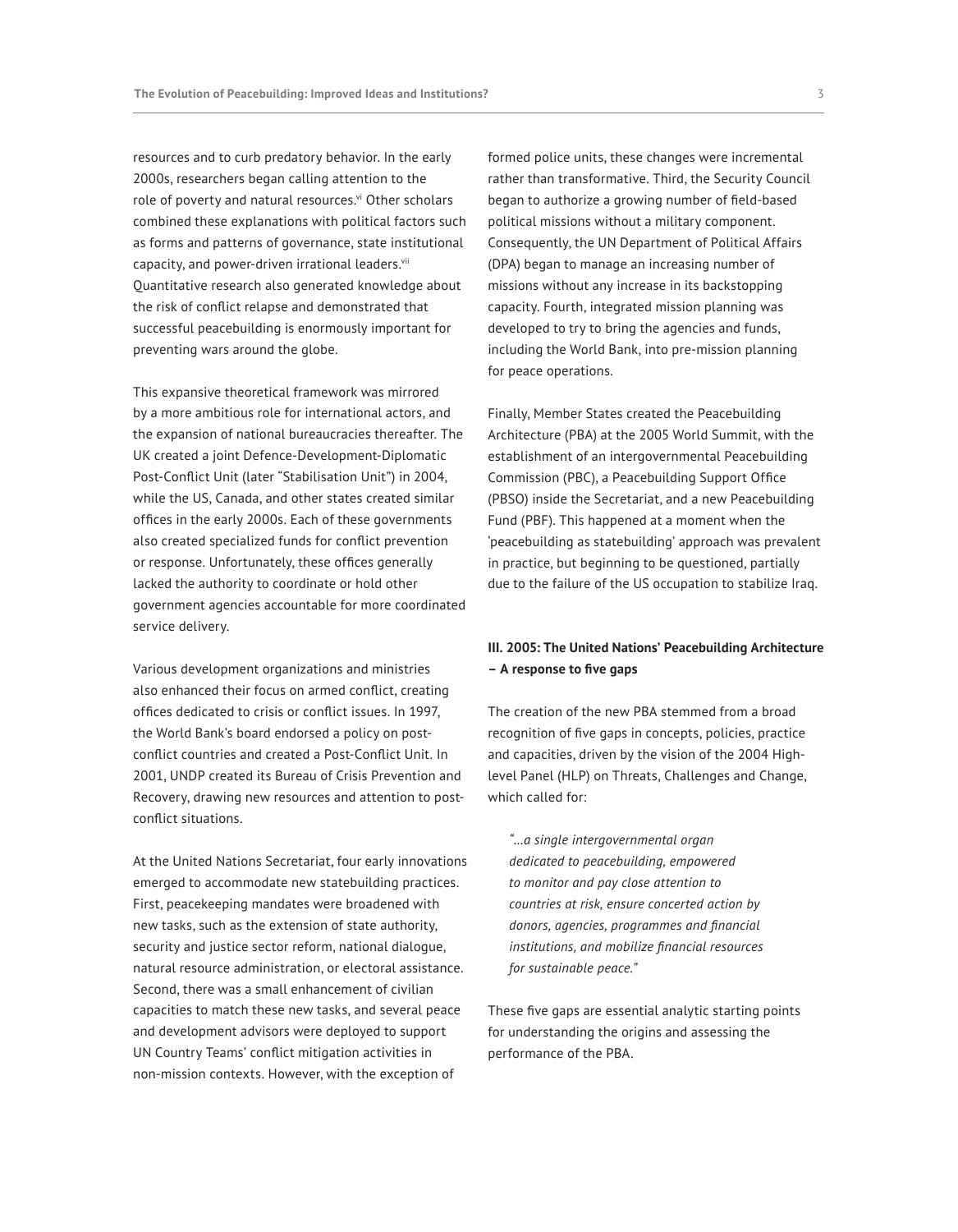## **1. the "clout gap": the need for post peacekeeping diplomatic attention**

The creation of the PBA, and particularly the PBC, was a direct response to the diagnosis of the HLP that "When peacekeepers leave a country, it falls off the radar screen…" The PBC, whose membership encompasses representatives of the permanent Security Council members, the General Assembly, Economic and Social Council, top donors, and troopcontributing countries, was designed to sustain highlevel attention to peace consolidation by bringing together "all relevant actors to marshal resources and to advise on and propose integrated strategies for post-conflict peacebuilding." Essentially, the PBC was supposed to be a high-level platform where Permanent Representatives would come together and use their "clout" to focus on peacebuilding needs and priorities.

# **2. the "coherence gap": the need for cohesion and coordination**

International assistance was deeply fragmented, with divisions among well-resourced but conflictinsensitive international financial institutions, interest-driven bilateral actors, and the mandatedriven UN System. Inclusion of the World Bank and IMF in PBC meetings and deliberations was supposed to improve coordination. Within states, parallel fragmentation prevailed across defense, development and diplomatic ministries. For the UN, the functions of the new Peacebuilding Support Office (PBSO) included ensuring that "the Secretary-General is able to integrate system-wide peacebuilding policies and strategies, … and provide cohesive support for field operations."

# **3. the "critical funding gap": the need for more and quicker resources**

A third principal function of the PBA was to fill a critical gap in mobilizing resources for peacebuilding. This gap manifested itself in three ways. First, there was the need to fill a "quickfunding" gap in resources between an early emergency phase of a conflict or its termination,

and the longer-term development resources that require months or years to program and deliver. The timeframes of the World Bank and other UN agencies were seen as too slow to meet the needs of fast-moving peace processes on the ground. An agreement for a ceasefire required resources for cantoned combatants within weeks, not months or years.

This inadequacy of mechanisms to fund urgent postconflict requirements existed in both non-mission and mission settings. Peacekeeping operations operate within narrow budgetary constraints so as to minimize unexpected expenditures for Member States. Their budget is largely limited to uniformed and civilian peacekeeping staff and the things they need to deploy and operate – i.e. it pays for people to operate, not for programmes. Conversely, bilateral donors, the World Bank and other UN actors are expected to cover the costs of programmes. Yet the priorities of the World Bank and of UN agencies remained focused on traditional sectors like health, education and humanitarian efforts. Peace priorities in the security, justice and governance sectors received increased development monies, but prevailing planning and disbursement mechanisms remained too slow for fast-moving post-conflict environments. The PBF was created partly to help meet these requirements for agile funding that UN agencies were not always able to fulfill.

Second, the PBC was created partly to fill a postpeacekeeping gap in funding. Through the donor conferences accompanying peace operations, donors and multilateral institutions pledge more resources during a peace operation (despite inadequate mechanisms for quick delivery). Yet when the troops of a peacekeeping mission depart, diplomatic attention and resources fall off. The PBC, with the participation of the World Bank and the IMF as observers, was envisioned as an avenue for leading and interested Member States to mobilize additional monies for post-peacekeeping recovery.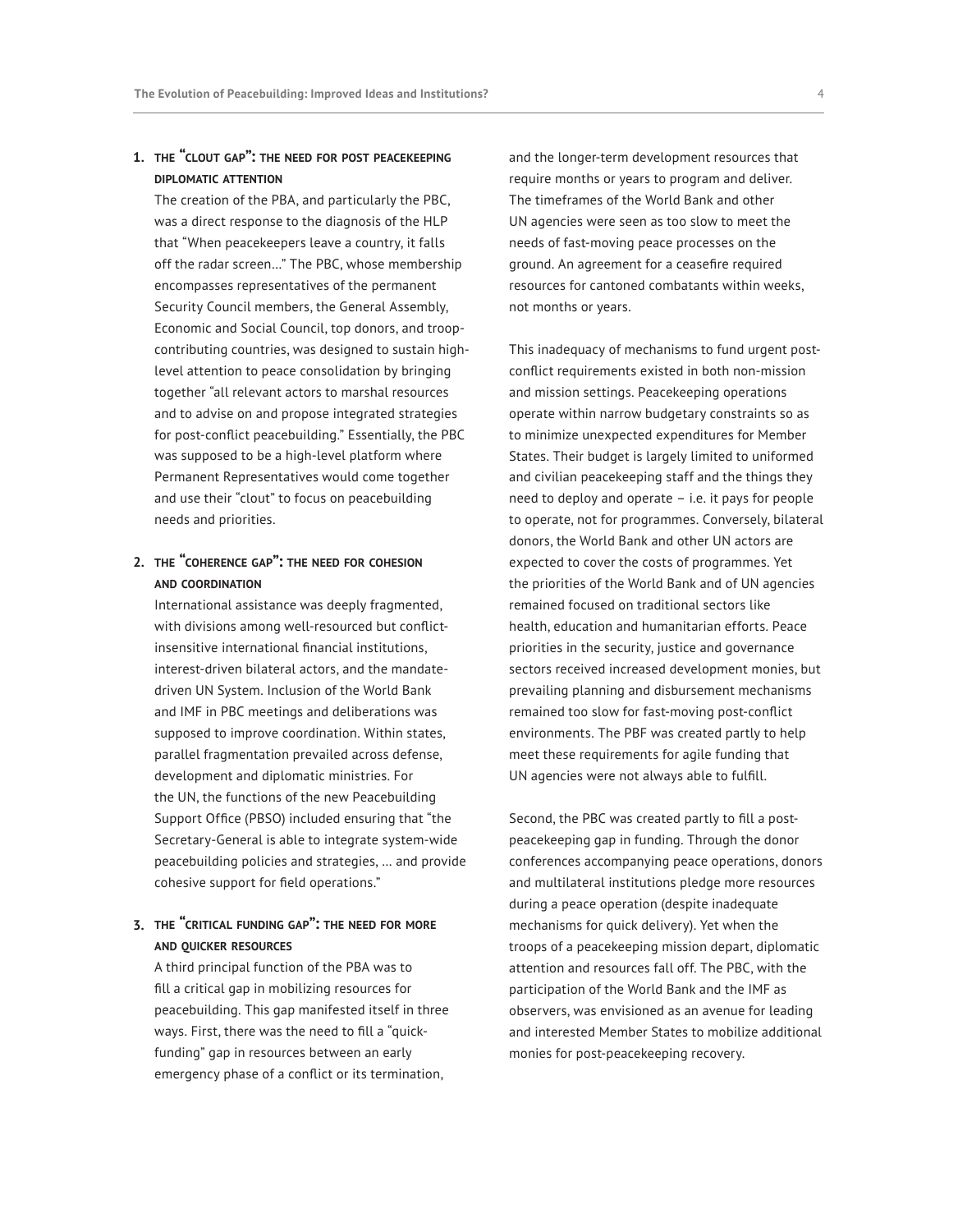Third, it became clear that there was a need for quick and responsive funding in response to crises or otherwise urgent situations in fragile states, where armed conflict was possible and established channels for funding would be too time consuming. For instance, if an armed conflict were to unexpectedly break out or a fragile regime were to fall, the rapid deployment of resources would be necessary for peace initiatives, human rights monitoring or job programmes. The PBF was intended to fill this gap, mainly through its Immediate Response Facility.

# **4. the "analysis gap": the need for early warning and lessons learned**

Observers had lamented the absence of any single entity within the UN System that would systematically analyze potential conflicts and provide an early warning to the principal organs. Although DPA monitors political developments and advises the Secretary-General about potential violent conflicts on an ad hoc basis, its officials were not specialized in conflict analysis, and its functions did not include systematic scanning for potential hotspots. Furthermore, once a mandated mission departed, UN Country Teams were not customarily staffed to offer such political and security analysis. Consequently both the PBC and the PBSO contemplated an early warning role that has not transpired, not least because Member States were reluctant to have the UN play such a role.

More widely embraced was the need for a depository of lessons learned and best practices in peacebuilding. The HLP recommended that the PBSO analyse in-country planning activities, progress toward meeting goals, and best practices in peacebuilding. The Policy Planning Unit of DPA was not adequately staffed to play such a role at the time, and the Best Practices Unit of the Department for Peacekeeping Operations (DPKO) focused exclusively on countries with peacekeeping operations. Upon its formation, the PBSO assigned a small number of staff to this function. However,

a lack of sufficient capacity and other competing priorities rendered it ineffective. By 2010, the function was largely sidelined within the PBSO as it turned away from its policy priorities to focus on supporting the PBC and managing the PBF.

The PBC also formed a Working Group on Lessons Learned, which enhanced the knowledge of peacebuilding for officials within Permanent Missions and generated some fruitful exchanges with the governments on the PBC's agenda. However, it never yielded the repository envisioned for practitioners in the field, either within the UN System or among the myriad non-governmental and regional actors engaged in peacebuilding around the globe.

Finally, some Member States hoped that the PBA would refine and create consensus around a coherent definition of "peacebuilding". Early discussions within the PBC and within the PBSO debated what the concept meant and whether these organizations should strive to forge a conceptual consensus that would extend throughout the UN System. There remains no consensus on what peacebuilding constitutes, on who performs peacebuilding or even on the basic time-frame for the engagement of the instruments of the PBA.

### **IV. 2009-2014: Nationally-owned peacebuilding**

#### **a. Evolving theory**

By 2009, new trends in peacebuilding began to produce more variegated approaches. New voices from the global South, particularly through the g7+ and the International Dialogue on Peacebuilding and Statebuilding, demanded more nationallyowned processes. The troubled experiences of Afghanistan and Iraq called into question even temporary assumptions of executive state power by international military or civilian missions, and challenged top-down approaches inspired by liberalism and externally-driven models and capacities.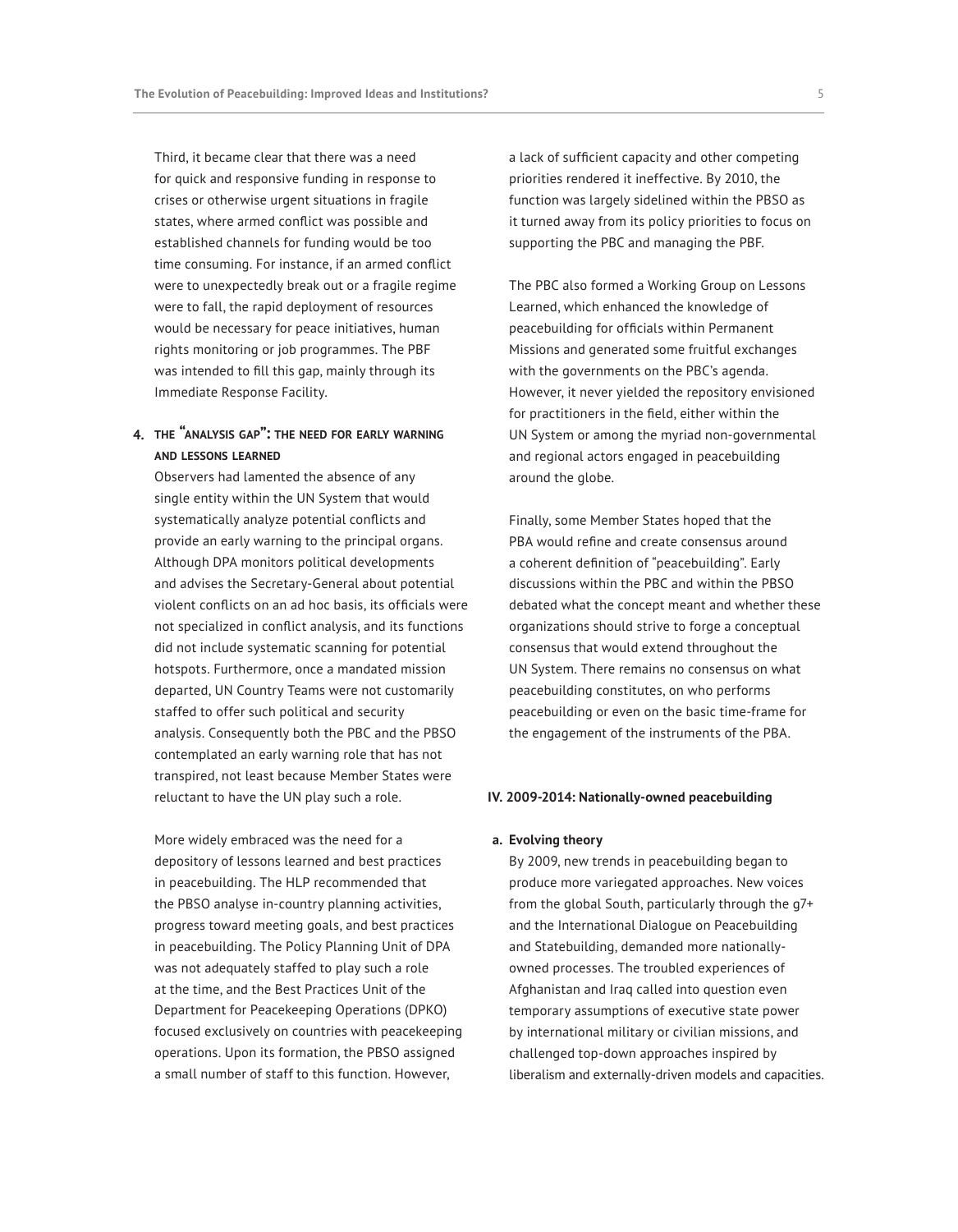Especially in Africa, regional and sub-regional organizations considered expanding their civilian capacity for peacekeeping and peacebuilding, though admittedly with limited success. The Arab Spring instigated political transitions that often did not conform to specifically defined "peacekeeping" or "post-war peacebuilding" mandates. Yet these transitions required similar programs such as support for ad hoc processes of swift political reform, urgent reforms to security and justice systems, quick mediation and conflict prevention efforts, and quick-disbursing assistance. Thus the Arab Spring challenged peacebuilding institutions to adapt to these circumstances.

Reflections on peacebuilding after 2008 also took on a more critical posture, both through normative critiques of "liberal peacebuilding" and the mixed results that emerged from quantitative analyses. The critiques of liberal peacebuilding included resistance to the blueprint of democratization-cummarketization and the "ideological interests of the principal organs that push it," and to marginalization of local context, civil society, and affected people. Viii These drew from negative outcomes in places like Liberia, Haiti, Guinea-Bissau, CAR, and of course Afghanistan and Iraq, but also from an examination of processes, motives, and perverse consequences for people in the affected societies. In 2011, Paris wrote, "Today, expressions of distrust, pessimism, and even cynicism about liberal peacebuilding have become common".ix

Several findings stand out. First, an important shift concerned the rejection of broad international mandates and "blockbuster" international authorities. Citing experiences in Kosovo, Timor-Leste and Bosnia, recent scholarship shows no sign of the notion that the international exercise of executive authority, even on a transitional basis, is superior to national authorities.<sup>x</sup>

Second, research also advocated a longer-term, supporting role for international missions or

peacebuilding practitioners, rather than a brief, heavy-footprint and subsequent handoff to an elected government. The World Development Report 2011, which focused on fragile and conflict-affected states, found that international aid "needs to be sustained for a minimum of 15 years to support most long-term institutional transformations." Although the WDR 2011 embraced some standardized approaches (security, justice and jobs, with inclusive governance), the role it envisioned for international advisers was one of support for national authorities.

Third, scholars echoed the positions of diplomats from the global South by advocating much more serious ownership and leadership of national actors in peacebuilding deliberations, decision-making and allocation of resources. Research also documented the inadequate consultation and empowerment of local peoples in peacebuilding efforts in their own communities. In multiple countries, Autesserre found that a common theme among peacebuilding project participants is that "expatriates impose their ideas in a manner both disrespectful and humiliating."xi Local NGO staff interviewed by "The Listening Project" in Bosnia-Herzegovina suggested that "international agencies claim to be 'partners' with their beneficiaries or local organizations, but then behave as the owners/ bosses."xii Be it due to short timelines, bureaucratic incentives or willful ignorance, international actors remain the primary source of most peacebuilding plans and programs. The difficulty of incorporating local voices is, of course, complicated by the predatory and criminal behavior exercised by national governments, local authorities and rebels, often causes of violent conflict in the first place.

Fourth, research shows that accountability of external peacebuilding projects correlates with greater effectiveness and impact. Campbell (2014) finds that "downward" accountability of projects correlates with greater effectiveness, yet "upward" accountability of recipients to donors does not.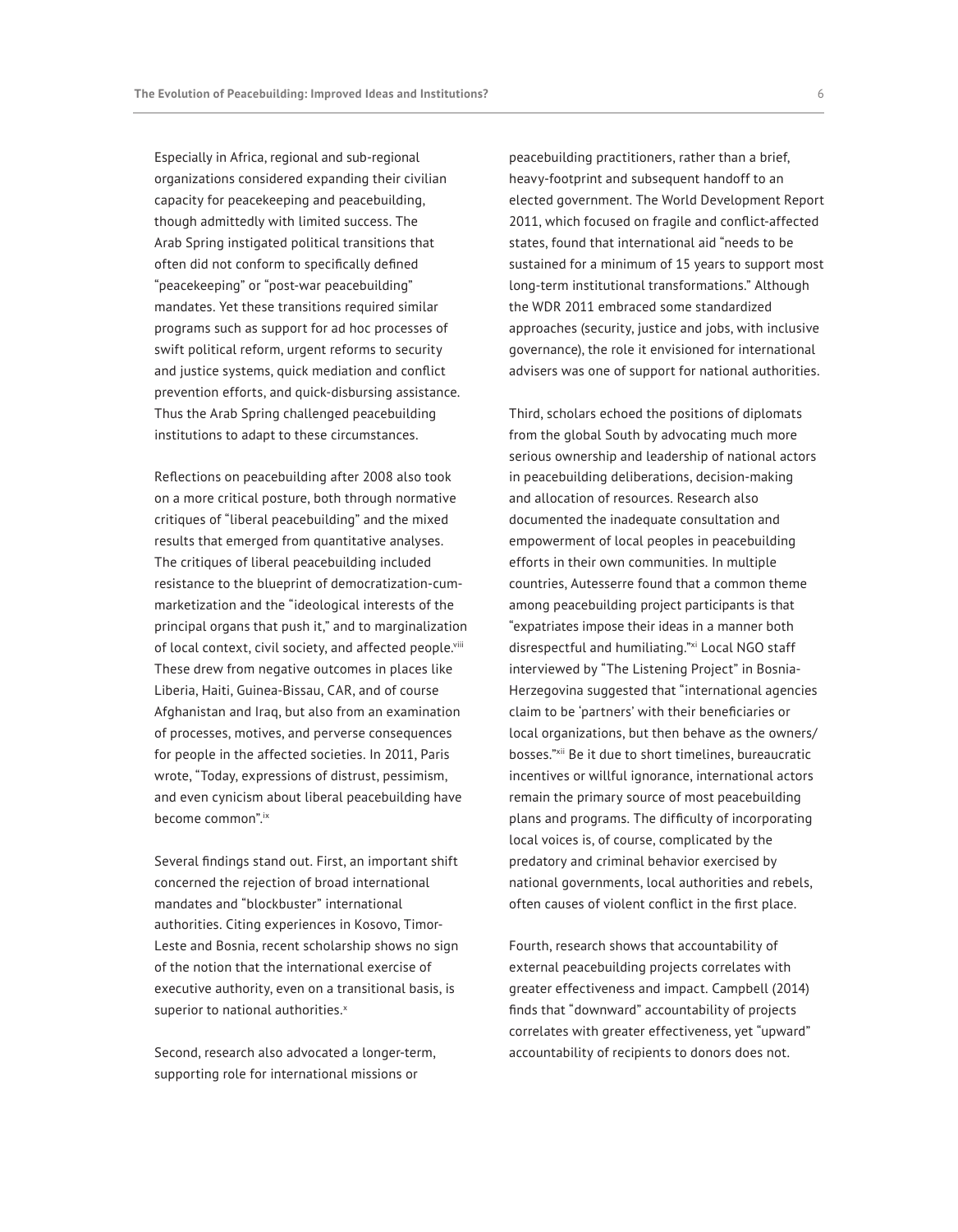Fifth, early but still inconclusive scholarship suggests that national and global Southern civilian capacities could offer advantages over Northern counterparts. The WDR 2011 called for empowering national capacities in many realms. De Coning et al. argue that "Experts from the South may have more relevant experience ... because geographic, cultural and historic proximity can facilitate South-South capacity transfer."xiii Other studies find preliminary but untested evidence that Southern countries bring comparative advantages to the table.<sup>xiv</sup>

Sixth, increasing evidence emerged of the positive impact of gendered approaches and women's participation in peacebuilding. For instance, women's groups in Liberia and female negotiators in Northern Ireland strengthened and broadened the reach of final agreements. In places such as Burundi, Uganda, and Guatemala, the inclusion of provisions on women in agreements led to increased services for displaced victims of violence.xv In Kosovo, Sierra Leone, and Burundi, women's participation in peacebuilding facilitated the creation of specialized subnational police offices that produced notably increased attention to victims of sexual violence.<sup>xvi</sup> However, references to women in peace agreements and in post-war constitutions remain insubstantial, and most peacebuilding continues to be gender-blind. xvii Gains for women's rights during periods of violent conflict and transition are subject to reversal, and their sustainability depends upon greater attention to the norms of masculinity and the role of men.

#### **b. Evolving Practice**

By 2009, multilateral organizations were engaged in a messy combination of large-scale peace operations and ambitious statebuilding tasks while struggling to simultaneously support and follow inclusive national processes. They sought to build better bureaucratic mechanisms for the funding and deployment of civilians, as well as more agile funding and deployment tools that build on local capacities, institutions and resources. In the age of counterterrorism, robust mandates for

international peacekeepers and strong security components became necessities for international actors to operate. The growing tendency to deploy international peace operations to places where violent conflict and/or terrorism persisted, rather than to situations where peace agreements were in place, added to this pressure. Even in places like Mali and Somalia, international strategies have placed national authorities, with a nod to inclusivity, front and center. However, international practice continued to lack genuine "national-ownership."

The widely recognized failures of US-led efforts in Afghanistan and Iraq heralded a retreat from military roles in peacebuilding, but this was not entirely the case, especially in the South where militaries are an available tool for deployment in service of unconditional peace projects centered on development and infrastructure. Regional powers like India, Brazil and South Africa have long resisted expansionist approaches to peacebuilding and statebuilding.<sup>xviii</sup>

All of these developments underscored highprofile commitments to national ownership. International practice now reflects some notional longer-term commitments to national processes of peacebuilding. In recognition of the longterm character of peacebuilding, the UK and the Netherlands recently adopted 10-year commitments in specific peacebuilding programs. The Security Council has implicitly acknowledged this by authorizing peace operations for longer periods, so that they now often span three electoral cycles. However, many consider these longer-term commitments to be exceptional, experimental, inadequately funded and unreliable in light of budgetary constraints and shifting priorities.

The formation in 2008 of the International Dialogue on Peacebuilding and Statebuilding, now comprising over 40 countries and major institutions, marked a shared commitment toward mutual accountability between traditional Western donors and some of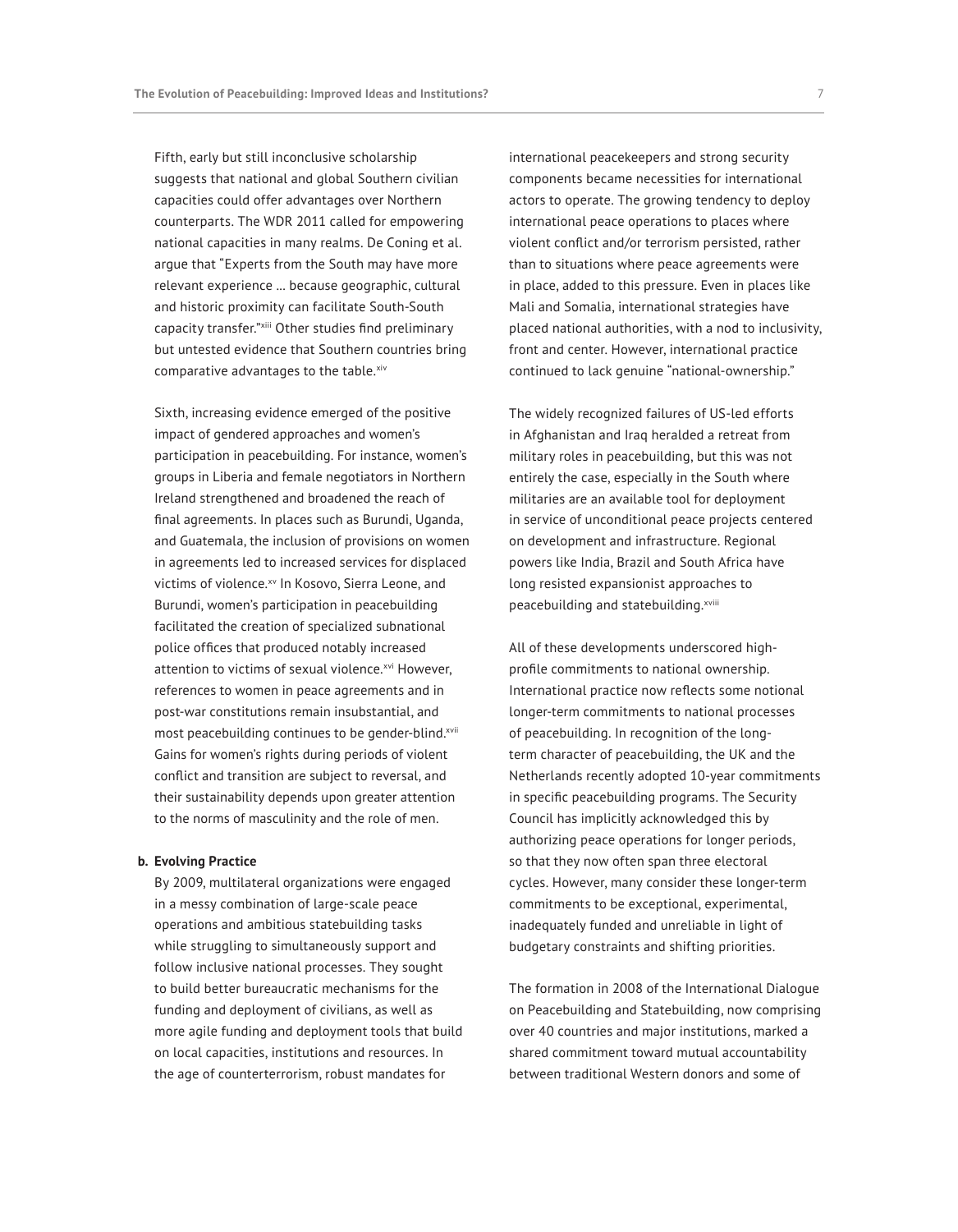the fragile and conflict-affected countries that receive the most foreign aid. OECD countries have taken small steps to redress the power imbalance that has infused aid for many decades between donor and recipient. Although national plans and assessments are still too often drafted by international consultants, new processes require greater national participation in peacebuilding programming and prioritization.

At the UN, the Security Council's 2008 request that led to the Secretary-General's report "Peacebuilding in the Immediate Aftermath of Conflict" placed national ownership at the center of peacebuilding. The Council called for the SG "to provide advice on how the United Nations could better support national efforts to secure sustainable peace more rapidly and effectively." The inclusion of troopcontributing countries (TCCs) and members elected from the General Assembly and ECOSOC in the PBC's membership emblemizes a commitment to more representative bodies at a global level.

At the national level, the Peacebuilding Fund's requirement that governments generate their own peacebuilding plans and priorities, usually in conjunction with a multi-constituency Joint Steering Committee, illustrates this principle. These developments also respond to the most sustained and strident scholarly critique of the dominant peacebuilding approaches over the past several years: that their liberal political and economic content does not benefit everyday people but rather advances Western economic and strategic interests.

The UN has recognized the challenge of improved civilian capacity but has not been able to address it adequately. Building on "Peacebuilding in the Immediate Aftermath of Conflict" and prior calls for greater civilian capacity, the Secretary-General created an advisory group in 2010 and subsequently a 'CivCap' initiative that specifically sought to generate greater civilian capacity in peace and security. One of the central findings of these efforts

was the importance of taking advantage of the global South for civilian technical assistance and advice for countries emerging from conflict. At the same time, countries from the global South have increasingly offered their skills to fragile and wartorn societies on the basis of proximity, language or culture. Western donors are also increasingly funding such efforts to achieve more cost-effective and context-appropriate peacebuilding outcomes. In 2012-13, for instance, the United States allowed its 340-member standing Civilian Response Corps to lapse. Instead, it opted to hire civilians on an as-needed basis to deploy personnel whose backgrounds and skillsets were more suitable to support rather than replace national capacity.

In recent years, peacekeeping and peacebuilding entities have also sought to tailor their efforts to subnational contexts. They routinely conduct consultations at subnational levels in formulating plans with national authorities, including with civil society organizations. The PBF has also encouraged and funded projects that respond to specific subnational challenges. This contextualized approach responds partly to the criticism of liberal one-size-fits-all models that fail to account for subnational dynamics. Over the past decade, the World Bank has also expanded its use of participatory research methods that capture local needs and perceptions, as well as post-conflict funding models where elected local bodies determine how money shall be spent. Nevertheless, these efforts have not sufficed, partly due to the limited ability of large bureaucracies to develop and implement tailored programs for multiple localities in countries as large as the DRC or Somalia."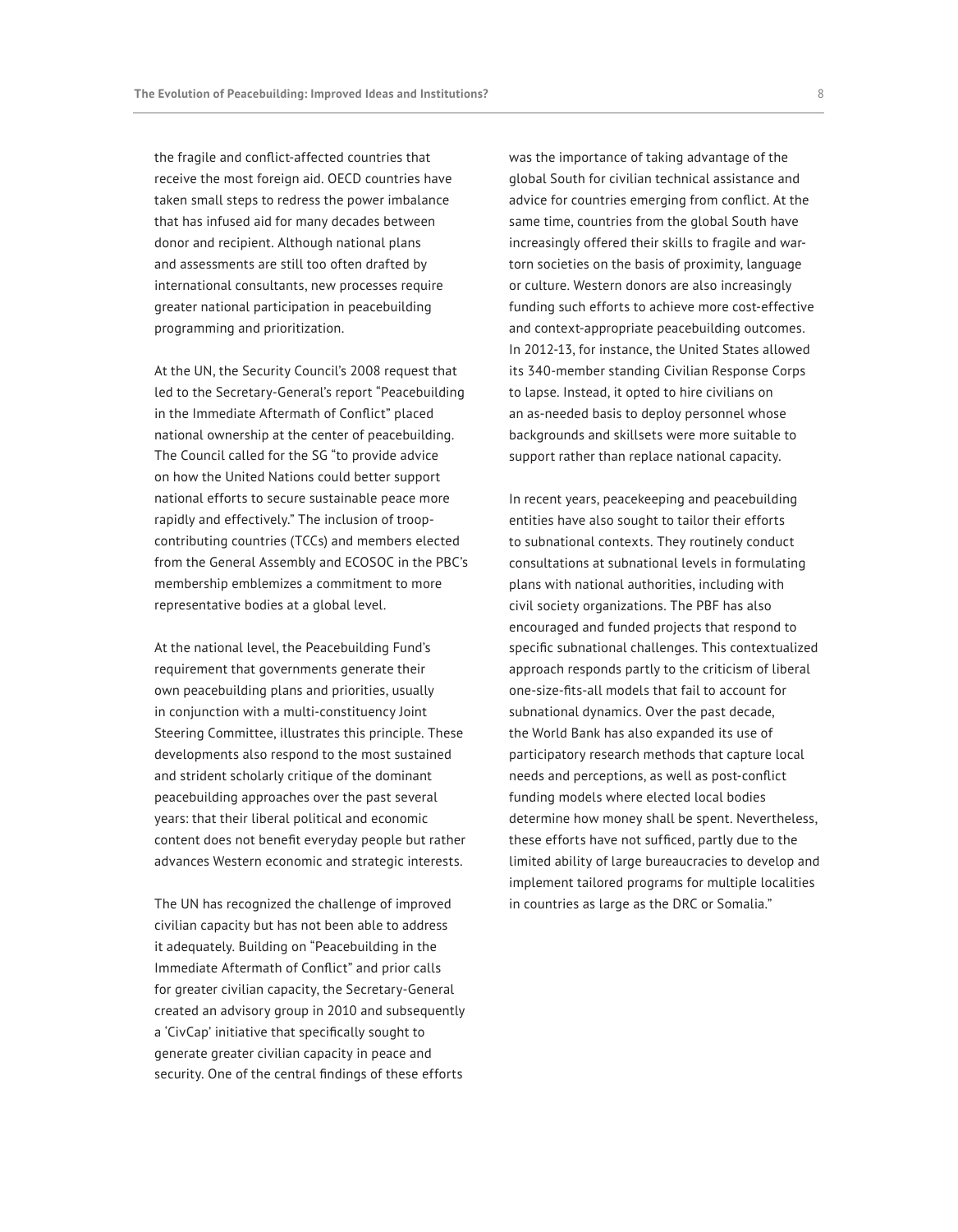## **V. Conclusions**

In charting the evolution of ideas and institutions related to peacebuilding, this paper implicitly conveys a degree of learning over the past 25 years. Some early notions about peacebuilding have proven to be short-sighted, overly optimistic, insufficiently nuanced, and unrepresentative of global perspectives. Other ideas have proven valuable and durable. The rapid institutional evolution around peacebuilding reflects not just these ideas but also experiences on the ground, States' interests, bureaucratic tendencies, and resource limitations.

Below are some of the challenges in filling the gaps identified in the early 2000s and in meeting the expectations of post-conflict societies.

The move away from large international-footprint peacebuilding has not congealed around a single vision of peacebuilding. Instead, in recent years there has been a recognition of the need for facilitative roles for international actors, humility, longer-term engagement, and variegated approaches that respond to different demands and contexts. Global stakeholders require genuine and plural national ownership processes, but also ways for local people to participate.

This standard is demanding. One key challenge remains the harmonization of external support for national ownership with international checks on abusive, exclusionary or corrupt national actors. It can be tricky for external actors to stand behind national processes and newly elected governments if the latter engage in self-defeating behavior. Clearer external expectations and a greater role for neighboring states and regional organizations might be productive in operationalizing "mutual accountability".

Second, it is not easy for international bureaucracies to adapt and respond to local contexts in sensible and cost-effective ways. Bureaucracies require standardization and routine for efficiency and for rationalizing expenditures. Training imperatives and

logistics demand some standardization, and contextual approaches on a case-to-case basis could paralyze a large bureaucracy and produce confusion. The effort to receive information from dozens of localities and convert it into coherent plans and programs is a monumental commitment of resources and a politically risky venture where conflict persists. Today, effective and participatory ways to elicit nuanced understandings of local realities are beneficial and necessary. However, an increasing portion of international peacebuilding efforts occur in high-risk environments. International actors need to help local actors create mechanisms for local participation that wary national governments can accept.

The UN System needs to examine how to work more effectively in countries where there is no mandated peace operation. These settings demand quick, jointly shared conflict analysis. The UN and partners have still not found effective ways to deploy civilians that understand their political role and adopt a capacitybuilding posture that supports national institutions.

Finally, international actors face new opportunities for encouraging and ensuring "inclusive peacebuilding." Exclusionary behavior has proven to be a risk factor for conflict recurrence, xix and international actors must act deliberately yet delicately in dissuading post-transition authorities from excluding social groups that may resort to warfare.

The PBA has been at the forefront of supporting nationally-owned peacebuilding, with serious deficiencies as it navigates the challenges described. Peacebuilding success requires the entire UN System and its partners to find more effective ways to overcome these challenges in increasingly complex environments amidst demands from multiple constituencies.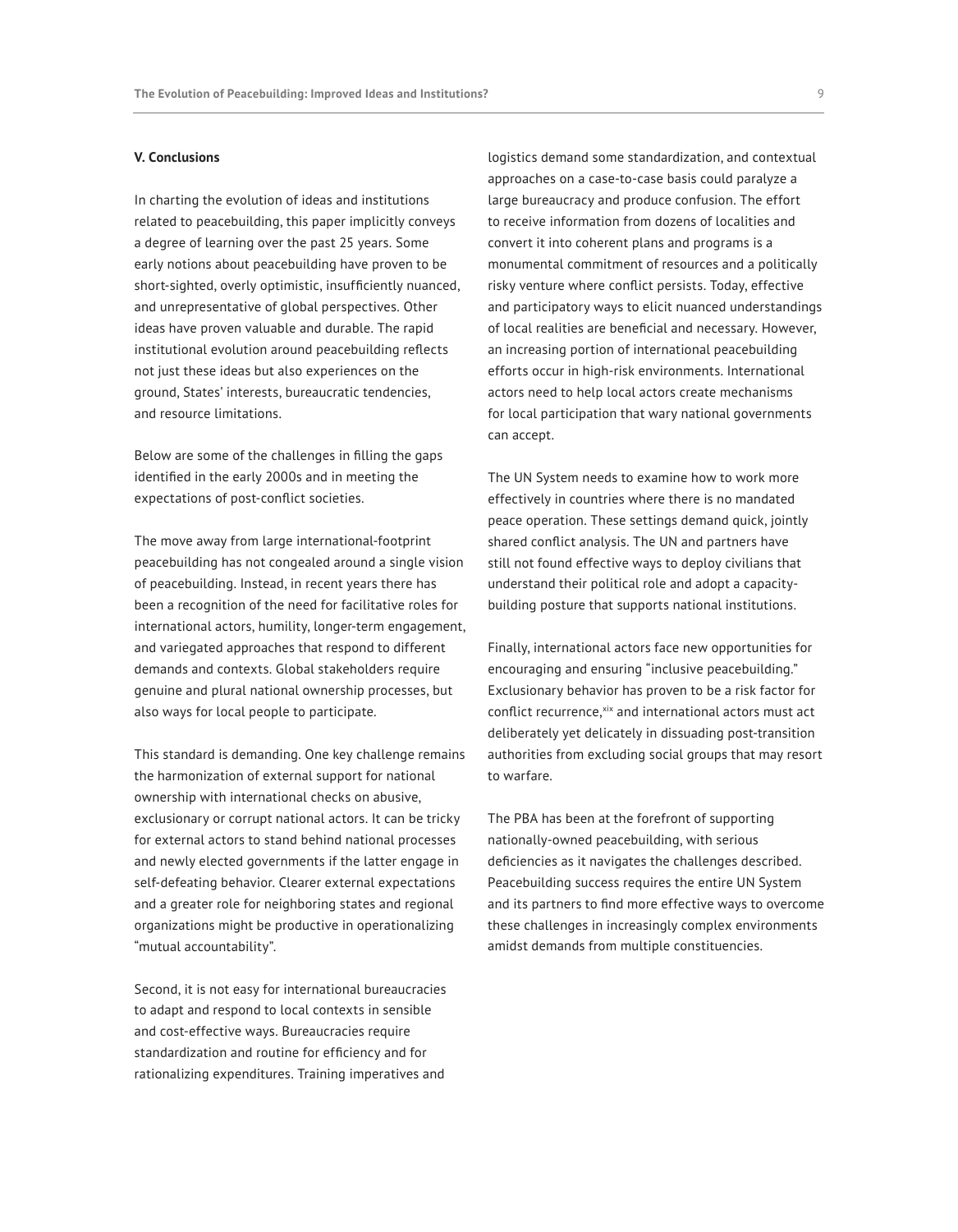#### **BIBLIOGRAPHY**

Anderson, Mary B., Dayna Brown, Isabella Jean. 2012. "Time to Listen: Hearing People on the Receiving End of International Aid." (November). Cambridge, MA: CDA Collaborative Learning Projects. Accessed in January 2015 at [http://www.cdacollaborative.org/media/60478/Time-to-Listen-Book.pdf](http://www.cdacollaborative.org/media/60478/Time-to-Listen-Book.pdf%0D)

Annan, Kofi. "Learning the Lessons of Peace-building." Address at the University of Ulster, Magee Campus, Londonderry, Northern Ireland. 18 October 2004. As delivered.

Autesserre, Severine. 2010. *The Trouble with the Congo: Local Violence and the Failure of International Peacebuilding.* Cambridge: Cambridge University Press.

Autesserre, Severine. 2014. *Peaceland.* Cambridge: Cambridge University Press.

Ballentine, Karen and Jake Sherman, eds. 2003. *The Political Economy of Armed Conflict: Beyond greed and Grievance.* Boulder, CO: Lynne Rienner.

Barnett, Michael and Martha Finnemore. 2003a. "The politics, power, and pathology of international organizations." *International Organization* 53: 699-732.

Barnett, Michael and Martha Finnemore. 2003b. *Rules for the World: International Organizations in Global Politics.* Ithaca: Cornell University Press.

Barnett, Michael. 2006. "Building a republican peace: stabilizing states after war." *International Security* 30 (4): 87-112.

Beauvais, Joel C. 2000. "Benevolent despotism: A critique of UN state-building in East Timor." *International Law and Politics* 33: 1101-1178.

Bell, Christine and Catherine O'Rourke. 2010. 'Peace Agreements or Pieces of Paper? The Impact of UNSC Resolution 1325 on Peace Processes and Their Agreements'. *International and Comparative Law Quarterly* 59(4): 941-980.

Berdal, Mats and Richard Caplan. "The politics of international administration." *Global Governance* 10 (1): 1-5.

Brahimi, Lakhdar. 2007. "State building in crisis and post-conflict countries." Presented at the 7th Global Forum on Reinventing Government, Session on Building Trust in Government, 26-29 June 2007, Vienna, Austria

Brinkerhoff, D. (ed.) 2006. Governance in Post-conflict Societies: Rebuilding Fragile States. London: Routledge.

Call, Charles T. 2004. "The problem of peacebuilding." Memo prepared for the UN Department of Political Affairs.

Call, Charles T, ed. 2008. *Building States to Build Peace.* Boulder, CO: Lynne Rienner.

Call, Charles T. 2010. "Beyond the failed state: Some conceptual alternatives." *European Journal of International Relations.*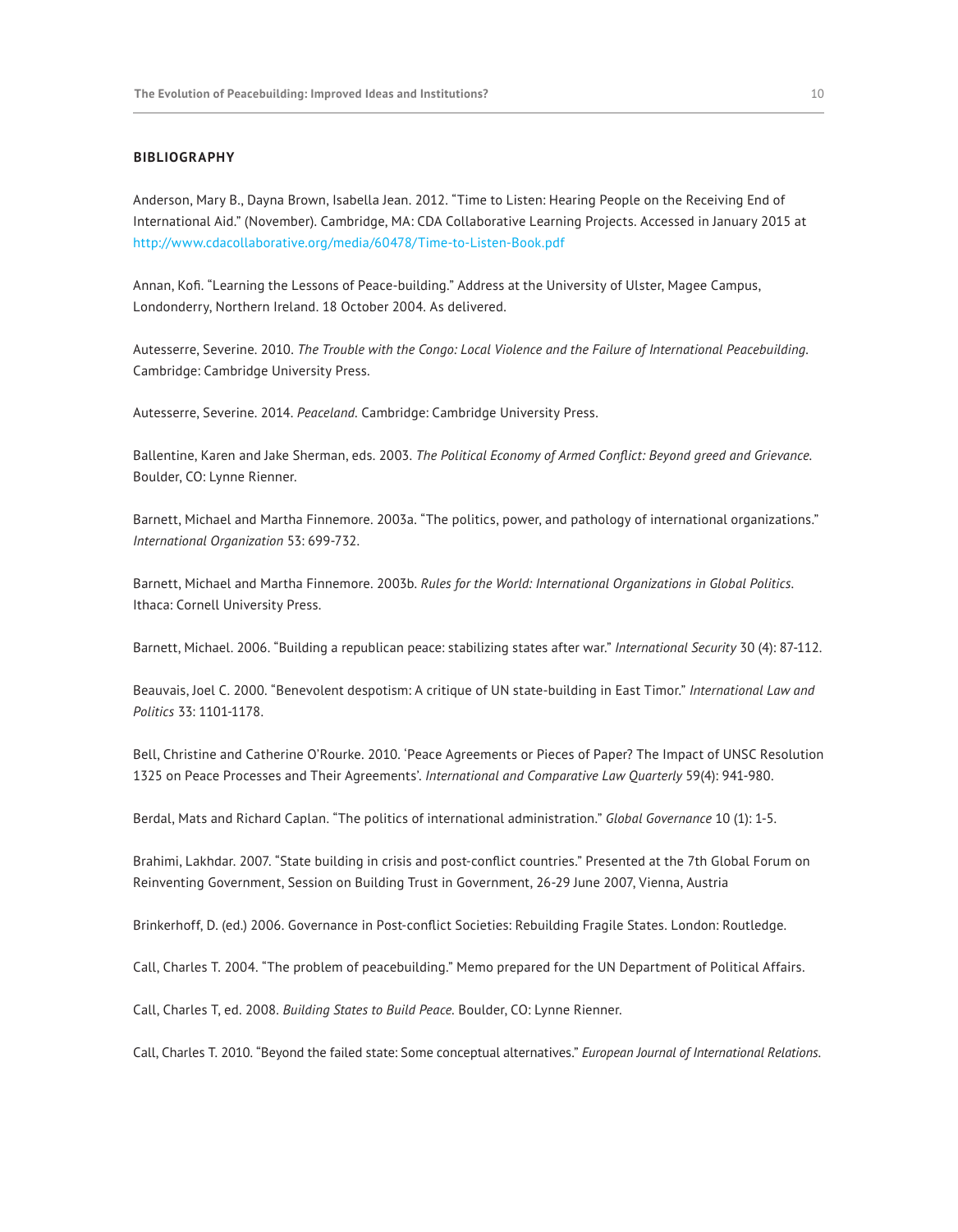Call, Charles T. 2012. *Why Peace Fails: The Causes and Prevention of Civil War Recurrence.* Washington, DC: Georgetown University Press.

Campbell, Susanna. 2014. "Designed to Fail: Authority, Legitimacy and Performance in International Peacebuilding." Paper presented at ISA Conference. Toronto.

Campbell, Susanna, David Chandler and Meera Sabaratnam. 2011. *A Liberal Peace?* London: Zed.

Caplan, Richard. 2004. "The exercise of international authority and state building: the case of Bosnia and Herzegovina." *Global Governance* 10 (1): 53-65.

Caplan, Richard. 2005. *International Governance of War-Torn Societies.* Oxford: Oxford University Press.

Castillejo, Clare. 2011. "Building a State that Works for Women: Integrating Gender into Post-Conflict State Building." Madrid: FRIDE.

Chandler, David. 2006. Empire in Denial: The Politics of State-building. London: Pluto.

Chesterman, Simon. 2001. "Kosovo in limbo: state-building and 'substantial autonomy." Report for the International Peace Academy's Project on Transitional Administrations.

Chesterman, Simon. 2005. You the People: The United Nations, Transitional Administration, and State-Building. Oxford: Oxford University Press.

Chesterman, Simon. 2007. "Ownership in theory and practice: Transfer of authority in UN statebuilding operations." *Journal of Intervention and State-building* 1(1): 3-26.

Chesterman, Simon, Michael Ignatieff, and Ramesh Thakur, eds. 2005. Making States Work: *State Failure and the Crisis of Governance.* Tokyo: United Nations University Press.

Chopra, Jarat. 2000. "The UN's kingdom of East Timor." *Survival* 42(3): 27-39.

Collier, Paul and Anke Hoeffler. 2000. "Greed and grievance in civil war." The World Bank Policy Research Working Paper 2355.

Collier, Paul. 2003. *Breaking the Conflict Trap: Civil War and Development Policy.* World Back Policy Research Report. Washington, DC: World Bank.

Collier, Paul. 2008. "Postconflict economic policy." In *Building States to Build Peace*, edited by Charles T. Call. Boulder, CO: Lynne Rienner.

Collier, Paul, Anke Hoeffler, and Måns Söderbom. Forthcoming. "Post-conflict risk." *Journal of Peace Research.*

Cox, Marcus. 2008. "Bosnia and Herzegovina: The limits of liberal imperialism." In *Building States to Build Peace,*  edited by Charles T. Call. Boulder, CO: Lynne Rienner.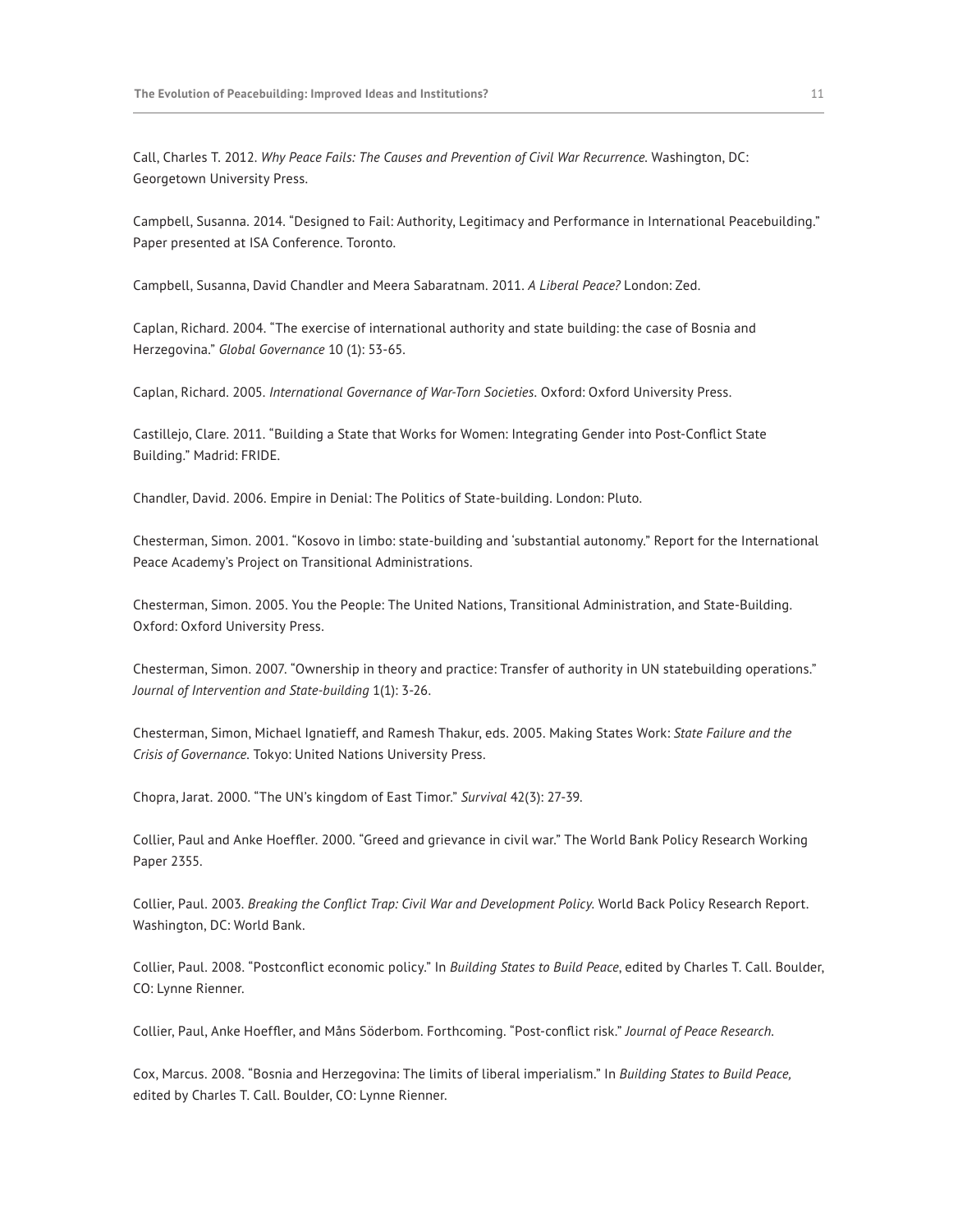De Soto, Alvaro and Graciela del Castillo, "Obstacles to peacebuilding." *Foreign Policy* 1992.

Del Castillo, Graciana. 2008. *Rebuilding War-Torn States.* New York: Oxford University Press.

[Domingo,](http://www.odi.org/experts/510-pilar-domingo) Pilar, [Rebecca Holmes](http://www.odi.org/experts/51-rebecca-holmes), [Alina Rocha Menocal](http://www.odi.org/experts/208-alina-rocha-menocal) and [Nicola Jones](http://www.odi.org/experts/171-nicola-jones), with Dharini Bhuvanendra and Jill Wood. 2013. "Assessment of the Evidence of Links Between Gender-Equality, Peacebuilding and State-building: Literature Review." ODI Report (December) London.

Downs, George and Stephen John Stedman. 2002. "Evaluation issues in peace implementation." Pp 43-70 in *Ending Civil Wars: The Implementation of Peace Agreements* edited by Stephen John Stedman, Donald Rothchild, and Elizabeth Cousens. Boulder, CO: Lynne Rienner.

Doyle, Michael W. and Nicholas Sambanis. 2000. "International peacebuilding: A theoretical and quantitative analysis." *American Political Science Review* 94(4): 779-801.

Doyle, Michael W. and Nicholas Sambanis. 2006. *Making War, Building Peace: United Nations Peace Operations.*  Princeton: Princeton University Press.

Doyle, Michael W., Ian Johnstone, and Robert C. Orr. 1997a. "Strategies for Peace: Conclusions and Lessons." Pp. 369- 390 in *Keeping the Peace: Multidimensional UN Operations in Cambodia and El Salvador,* edited by Michael W. Doyle, Ian Johnstone, and Robert C. Orr. Cambridge: Cambridge University Press.

Doyle, Michael W., Ian Johnstone, and Robert C. Orr. 1997b. Keeping the Peace: Multidimensional UN Operations in Cambodia and El Salvador. Cambridge: Cambridge University Press.

Dubey, Amitabh. 2002. "Domestic Institutions and the Duration of Civil War Settlements." Paper presented at Annual Meeting of the International Studies Association March 24-27, 2002. New Orleans, LA.

Dunning, Thad. 2005. "Resource dependence, economic performance, and political stability." *Journal of Conflict Resolution* 49 (4): 451-82.

Durch, William J., ed. 1996. UN Peacekeeping, American Politics and the Uncivil Wars of the 1990s. New York: St. Martin's Press.

El-Bushra, Judy. 2012. "Gender in Peacebuilding: Taking Stock". London: International Alert.

Englebert. 2000. *State Legitimacy and Development in Africa.* Boulder, CO: Lynne Rienner.

Fayemi, J. 'Kayode. 2004. "Governing insecurity in post-conflict states: the case of Sierra Leone and Liberia." in *Reform and Reconstruction of the Security Sector,* edited by Alan Bryden and Heiner Hänggi. Geneva: Geneva Center for the Democratic Control of Armed Forces.

Fearon, James D. 1998. "Commitment Problems and the Spread of Ethnic Conflict," in David A. Lake and Donald Rothschild, eds., *The International Spread of Ethnic Conflict: Fear, Diffusion and Escalation.* Princeton: Princeton University Press, pp. 107-126.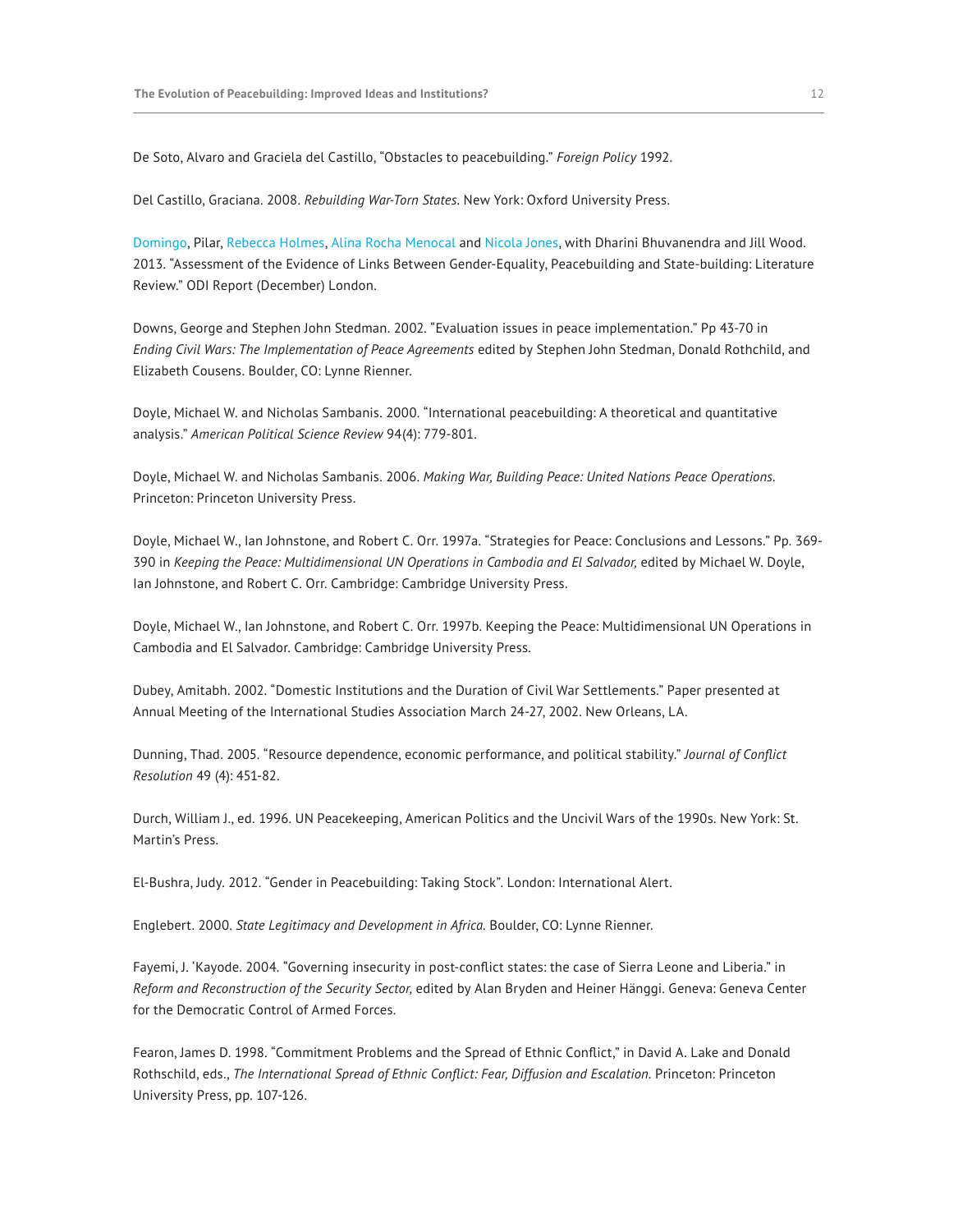Fearon, James. 2005. "Primary commodities exports and civil war." *Journal of Conflict Resolution* 49 (4): 483-507.

Fearon, James, and David Laitin. 2003. "Ethnicity, insurgency, and civil war." *American Political Science Review* 97 (1): 75-90.

Fearon, James and David Laitin. 2004. "Neotrusteeship and the Problem of Weak States." *International Security,* 28(4): 5–43.

Felbab-Brown, Vanda. 2008. "Illicit Economies, Criminals, and Belligerents in Ungoverned Spaces," paper presented at the Annual Meeting of the International Studies Association. 26 March 2008. San Francisco, CA.

Fisher, Roger D. and William Ury. 1981. *Getting to Yes.* Boston: Houghton Mifflin.

Fortna, Virginia Page. 2004. *Peace Time: Cease-Fire Agreements and the Durability of Peace.* Princeton: Princeton University Press.

Fortna, Virginia Page and Lise Morjé Howard. 2008. "Pitfalls and Prospects in the Peacekeeping Literature." *Annual Review of Political Science* 11(1): 283-301.

Fukuyama, Francis. 2004. *State-Building: Governance and World Order in the 21st Century.* Ithaca, NY: Cornell University Press.

Ghani, Ashraf and Clare Lockhart. 2008. Fixing Failed States: *A Framework for Rebuilding a Fractured World.* Oxford: Oxford University Press.

Ghani, Ashraf, Clare Lockhart, and Michael Carnahan. 2005. "Closing the sovereignty gap: An approach to statebuilding." Working Paper 253. London: Overseas Development Institute.

Glassmyer, Katherine and Nicholas Sambanis. 2008. "Rebel-Military Integration and Civil WarTermination." *Journal of Peace Research* 45(3): 365-384.

Hartzell, Caroline, Mathew Hoddie, and Donald Rothchild. 2001. "Stabilizing the Peace After Civil War." *International Organization* 55 (1):183-208.

Hawk, Kathleen Hill. 2002. Constructing the Stable State: Goals for Intervention and Peacebuilding. Westport, CT: Praeger.

Herbst, Jeffrey. 2003. "Let them fail." pp. 302-318 in When States Fail, edited by Robert I. Rotberg. Princeton: Princeton University Press.

Herbst, John. 2010. "Waiting on a Civilian Surge in Afghanistan." Interviewed by Greg Bruno with John Herbst, Coordinator for Reconstruction and Stabilization at the US State Department, March 2010. Council on Foreign Relations website: http://www.cfr.org/bios/13554/greg\_bruno.html.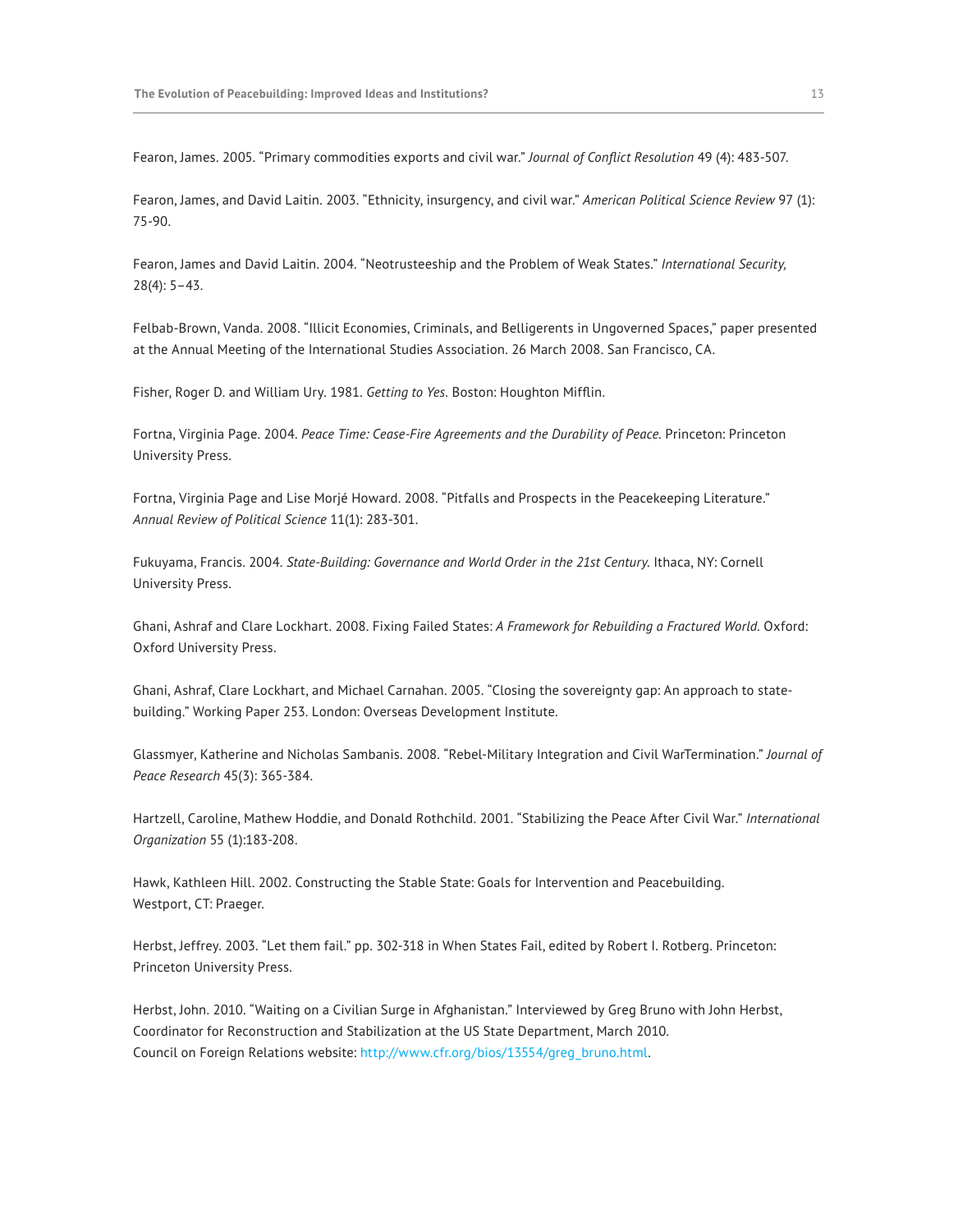Holsti, Kalevi. 1996. *The State, War, and the State of War.* New York: Cambridge University Press.

Howard, Lise Morjé. 2008. *UN Peacekeeping in Civil Wars.* New York: Cambridge University Press.

Humphreys, Macartan. 2005. "Natural resources, conflict, and conflict resolution: Uncovering the mechanisms." *Journal of Conflict Resolution* 49 (4): 508-37.

Innes, Michael A. 2007. Denial of Sanctuary: Understanding Terrorist Safe Havens. Praeger Security International.

Institute for National Strategic Studies. 2009. "Fragile States and Ungoverned Spaces," in the 2009 Global Strategic Assessment, *America's Security Role in the Changing World.* Washington, DC.

Jeong, Ho-Won. 2005. *Peacebuilding in Postconflict Societies* Boulder, CO: Lynne Rienner.

Jones, Bruce D. 2002. "The Challenges of Strategic Coordination." Pp. 89-116 in *Ending Civil Wars: The Implementation of Peace Agreements* edited by Stephen John Stedman, Donald Rothchild, and Elizabeth Cousens. Boulder, CO: Lynne Rienner.

Kaldor, Mary. 2006. *New and Old Wars: Organized Violence in a Global Era.* Boston: Polity.

Kalil, Mariana and Eduarda Haman. 2012. "Reflections on the Brazil Effect." Post-Event Report 2 (May), Igarape publications.

Kaplan, Richard. February 1994. "The coming anarchy." *Atlantic Monthly* 273(2): 44-76.

Krasner, Stephen D. 2004. "Sharing sovereignty: New institutions for collapsed and failing states." *International Security* 29(2): 85-120.

Licklider, Roy. 1995. "The consequences of negotiated settlements in civil wars, 1945-1993." *American Political Science Review* 89 (3):681-687.

Linz, Juan and Alfred Stepan. 1996. Problems of Democratic Transition and Consolidation: Southern Europe, South America, and Post-Communist Europe. Baltimore: John Hopkins University Press.

Luttwak, Edward N. 1999. "Give war a chance." *Foreign Affairs.* 78(4): 36-44.

Mahdavy, Hossein. 1970. "The patterns and problems of economic development in rentier states: The case of Iran." Pp. 428-467 in *Studies in the economic history of the Middle East,* edited by M. A. Cook. London: Oxford University Press.

Newman, Edward, Roland Paris, and Oliver P. Richmond, eds. *New Perspectives on Liberal Peacebuilding.* Tokyo: United Nations University Press.

OECD DAC. 2007. Principles for Good International Engagement in Fragile States and Situations. Paris: OECD DAC.

Paris, Roland. 2004. At War's End: Building Peace after Civil Conflict. Cambridge: Cambridge University Press.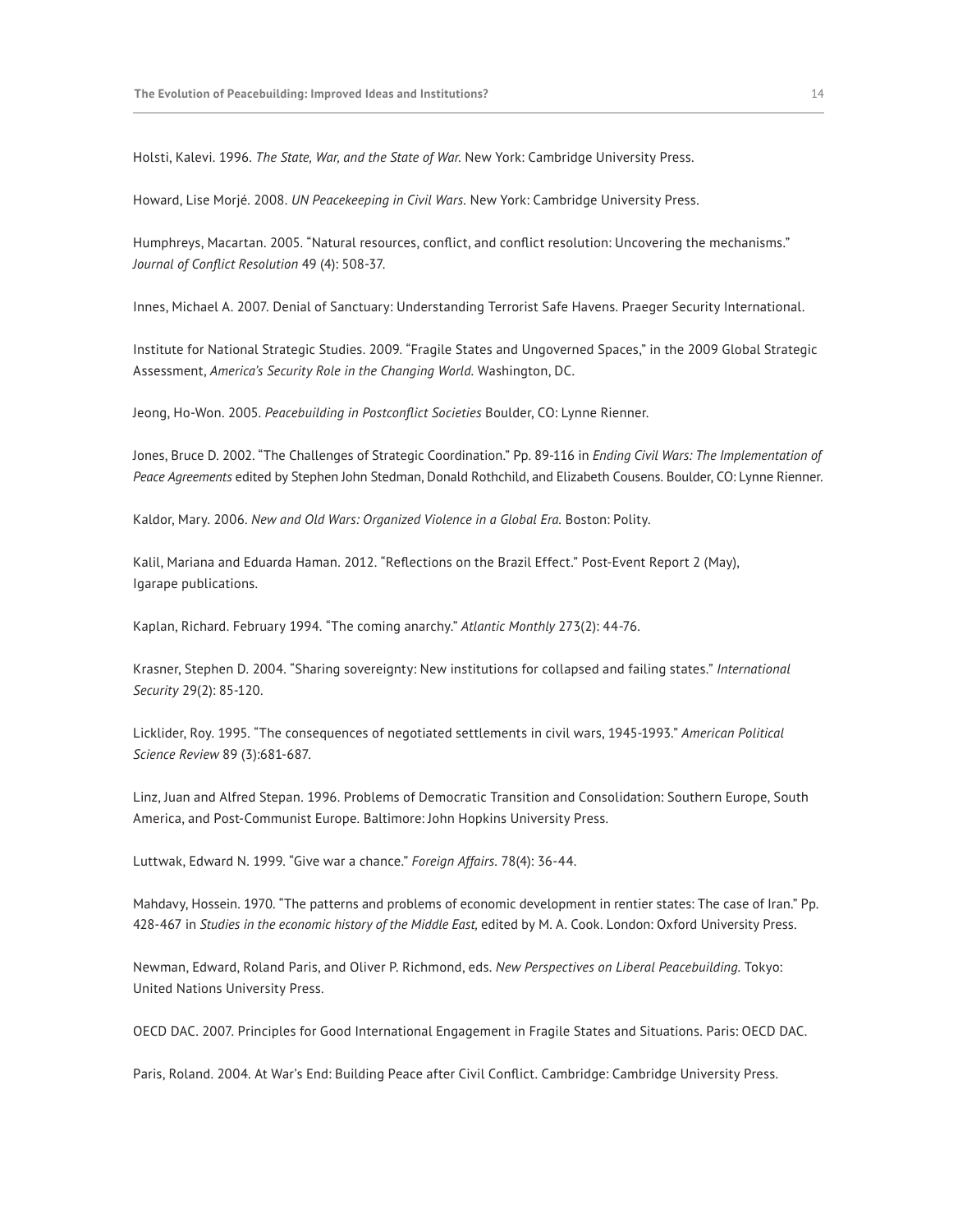Paris, Roland & Timothy Sisk. 2007. *Managing Contradictions: The Inherent Dilemmas of Post-war Statebuilding.* New York: International Peace Institute.

Rasmussen, M.V. 2010. "The Ideology of Peace: Peacebuilding and the War in Iraq," in *Palgrave Advances in Peacebuilding: Critical Developments and Approaches,* edited by Oliver Richmond. Palgrave Macmillan.

Richmond, Oliver P. and Jason Franks. 2009. Liberal Peace Transitions: *Between Statebuilding and Peacebuilding.* Edinburgh University Press.

Richmond, Oliver P. 2009. "Beyond Liberal Peace?" In Edward Newman, Roland Paris and Oliver P. Richmond, *New Perspectives on Liberal Peacebuilding.* Tokyo: UN University Press.

Roeder, Philip G. and Donald Rothchild. 2005. *Sustainable Peace: Power and Democracy after Civil Wars.* Ithaca, NY: Cornell University Press.

Ron, James. 2005. "Paradigm in distress? primary commodities and civil war." *Journal of Conflict Resolution* 49(4):443-450.

Ross, Marc Howard. 1995. "Psychocultural interpretation theory and peacemaking in ethnic conflicts." *Political Psychology.* 

Ross, Michael. 1999. "The political economy of the resource curse." *World Politics* 51 (2): 297-322.

Rothchild, Donald. 2002. "Settlement terms and postagreement stability." Pp. 117-179 in *Ending Civil Wars: The Implementation of Peace Agreements* edited by Stephen John Stedman, Donald Rothchild, and Elizabeth Cousens. Boulder, CO: Lynne Rienner.

Rubin, Barnett. 2006. "Peace building and state-building in Afghanistan: constructing sovereignty for whose security?" *Third World Quarterly* 27 (1): 175-185.

Stedman, Stephen John. 1997. "Spoiler problems in peace processes." *International Security* 22 (2):5-53.

Stedman, Stephen John and Donald Rothchild. 1996. "Peace operations: From short-term to long-term commitment." *International Peacekeeping* 3(2):17-35.

Stedman, Stephen John, Donald Rothchild, and Elizabeth Cousens. 2002. *Ending Civil Wars: The Implementation of Peace Agreements.* Boulder, CO: Lynne Rienner.

Suhrke, Astrid and Ingrid Samset. 2007. "What's in a figure? Estimating recurrence of civil war." *International Peacekeeping* 14(2): 195-203.

Taylor, Ian. 2010. "Liberal Peace, Liberal Imperialism: A Gramscian Critique." in *Palgrave Advances in Peacebuilding: Critical Developments and Approaches,* edited by Oliver Richmond. Palgrave Macmillan.

Touval, Saadia and I. William Zartman, eds. 1985. *International Mediation in Theory and Practice.* Boulder, CO: Westview Press.

United Nations. 1996. "Inventory of post-conflict peacebuilding activities." Prepared by the UN Department of Economic and Social Information and Policy Analysis. New York: United Nations.